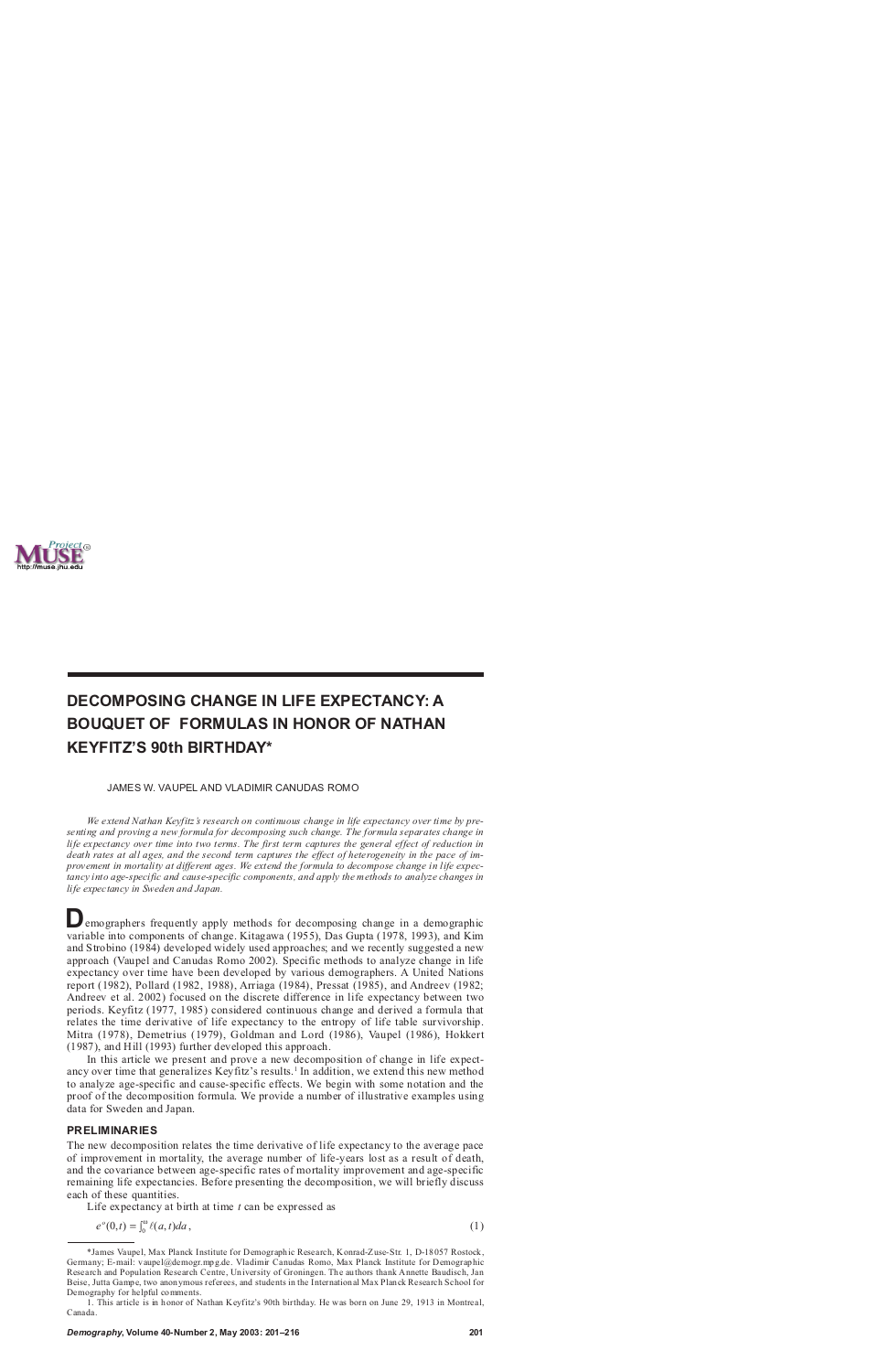where  $\ell(a,t)$  is the life table probability at time *t* of surviving from birth to age *a*, and  $\omega$ is the highest age attained.

It is convenient to use a dot over a variable to denote the derivative with respect to time:

$$
\dot{v} \equiv \dot{v}(a,t) \equiv \frac{\partial}{\partial t} v(a,t),\tag{2}
$$

where  $v(a,t)$  is some demographic function. Hence, the time derivative of life expectancy at birth is expressed as  $e^{o}(0,t)$ .

The force of mortality at age *a* and at time *t* is denoted by  $\mu(a,t)$ . Using an acute accent over a variable to represent the relative derivative or intensity with respect to *t*,

$$
\acute{\nu} \equiv \acute{\nu}(a,t) \equiv \frac{\dot{\nu}(a,t)}{\nu(a,t)} = \frac{\frac{\partial}{\partial t} \nu(a,t)}{\nu(a,t)},
$$
\n(3)

we define  $p(a,t)$  as the rate of progress in reducing death rates:

$$
\rho(a,t) = -\mu(a,t). \tag{4}
$$

The acute accent notation, which reduces the clutter in many demographic formulas, was originated by Vaupel (1992) and was used in Vaupel and Canudas Romo (2000, 2002).

Let  $\bar{v}(t)$  denote the average of  $v(a,t)$  over *a*:

$$
\overline{v}(t) = \frac{\int_0^\infty v(a,t)w(a,t)da}{\int_0^\infty w(a,t)da},\tag{5}
$$

where  $w(a,t)$  is some weighting function. We define the average improvement in mortality as

$$
\overline{\rho}(t) = \int_0^\omega \rho(a, t) f(a, t) da,\tag{6}
$$

where  $f(a,t)$  is the probability density function describing the distribution of deaths (i.e., life spans) in the life table population at age *a* and time *t*. In this average, which is a weighted average, the denominator is 1 because  $\int_0^{\omega} f(a, t) da = 1$ . Throughout this article, *average* refers to the mean value of a variable weighted by the distribution of life spans *f*(*a*,*t*).

Let  $e^{\circ}(a,t)$  denote remaining life expectancy at age  $a$  and time  $t$ :

$$
e^o(a,t) = \frac{\int_a^{\omega} \ell(x,t)dx}{\ell(a,t)}.
$$
\n<sup>(7)</sup>

Then the average number of life-years lost as a result of death is given by

$$
e^{\dagger}(t) = \int_0^{\omega} e^{\circ}(a,t)f(a,t)da.
$$
 (8)

The covariance between functions  $u(a,t)$  and  $v(a,t)$ , with weighting function  $w(a,t)$ , is

$$
Cov_w(u, v) = \frac{\int_0^\infty [u(a, t) - \overline{u}(t)] [v(a, t) - \overline{v}(t)] w(a, t) da}{\int_0^\infty w(a, t) da}
$$
  

$$
= \frac{\int_0^\infty u(a, t) v(a, t) w(a, t) da}{\int_0^\infty w(a, t) da} - \frac{\int_0^\infty u(a, t) w(a, t) da}{\int_0^\infty w(a, t) da} \frac{\int_0^\infty v(a, t) w(a, t) da}{\int_0^\infty w(a, t) da}
$$
  

$$
\equiv \overline{uv} - \overline{u} \overline{v}.
$$
 (9)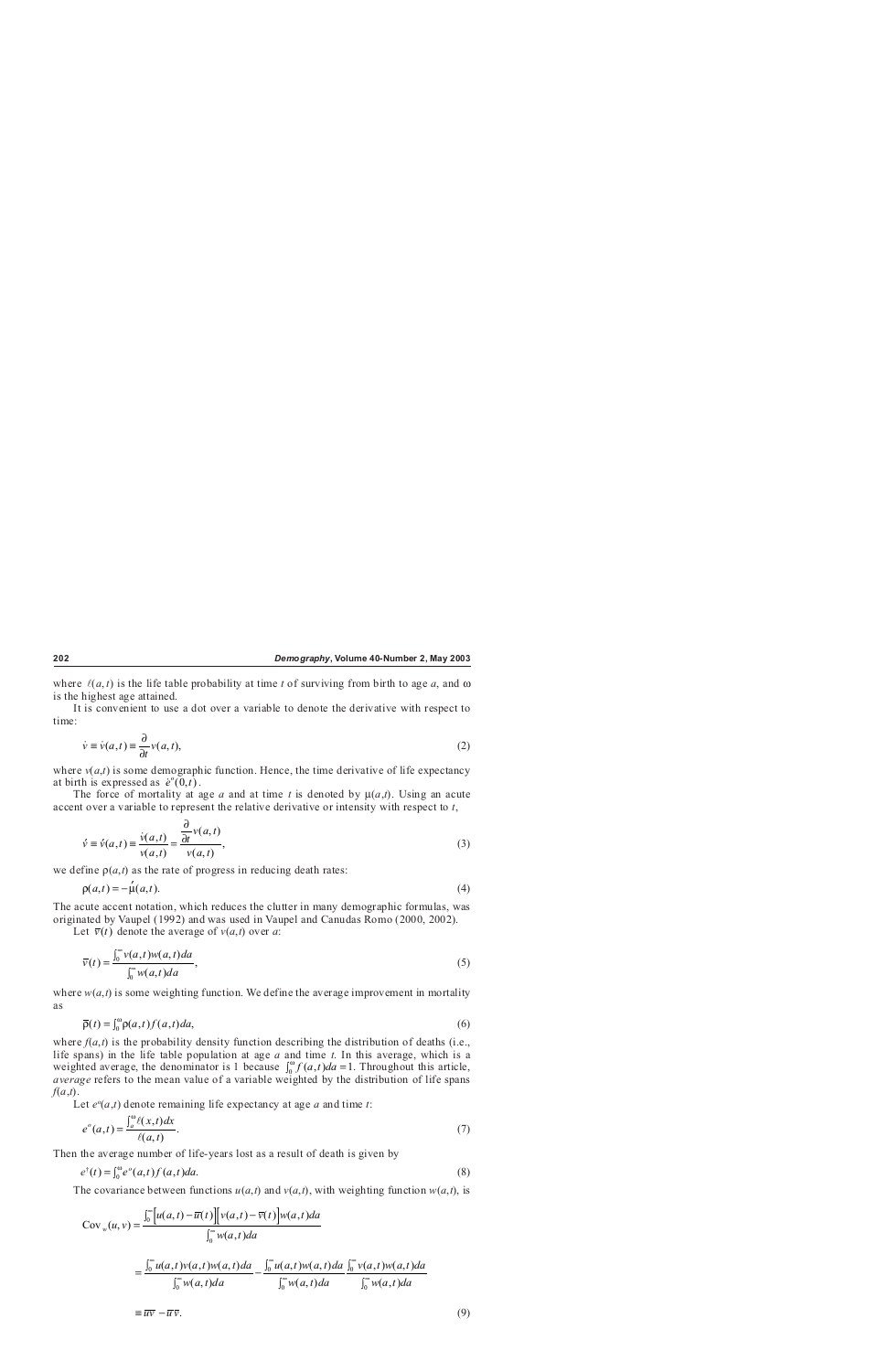Eq. (9) implies that the expectation of a product can be decomposed as

$$
\overline{uv} = \overline{u}\,\overline{v} + \text{Cov}_{w}(u,v),\tag{10}
$$

a result central to our derivation and useful in other contexts.

The covariance between age-specific rates of mortality improvement and age-specific remaining life expectancies, weighted by the distribution of deaths, is

$$
Cov_f(\rho, e^o) = \int_0^{\infty} \left[ \rho(a, t) - \overline{\rho}(t) \right] \left[ e^o(a, t) - e^{\dagger}(t) \right] f(a, t) da. \tag{11}
$$

# **THE TIME DERIVATIVE OF LIFE EXPECTANCY A New Decomposition**

Change in life expectancy at birth can be decomposed as follows:

$$
\dot{e}^{\circ}(0,t) = \overline{\rho}(t)e^{\dagger}(t) + \text{Cov}_f(\rho, e^{\circ}).
$$
\n(12)

*Proof*

ľ

 $\overline{\phantom{a}}$ 

From the definition of life expectancy at birth in Eq. (1) and the fact that  $\ell(a,t) = e^{-\int_0^b \mu(x,t)dx}$ , it follows that the time derivative of life expectancy is

$$
\dot{e}^{\circ}(0,t) = \int_0^{\omega} \dot{\ell}(a,t)da = \int_0^{\omega} \ell(a,t)\dot{\ell}(a,t)da = -\int_0^{\omega} \ell(a,t)\int_0^a \dot{\mu}(x,t)dxda.
$$
 (13)

In terms of the rate of progress in reducing death rates,  $\rho(a,t) = -\mu(a,t)$ , the derivative of life expectancy can be expressed as

$$
\dot{e}^{\circ}(0,t) = \int_0^{\omega} \ell(a,t) \int_0^a \mu(x,t) \rho(x,t) dx da = \int_0^{\omega} \mu(a,t) \rho(a,t) \int_a^{\omega} \ell(x,t) dx da.
$$
 (14)

See Goldman and Lord (1986) and Vaupel (1986) for further discussion of the reversal of the integration used to derive Eq. (14). Given Eq. (7) for the remaining expectation of life at age *a* and time *t*,  $e^{\circ}(a,t)$ , and the probability density function describing the distribution of deaths,  $f(a,t) = \mu(a,t) \ell(a,t)$ , Eq. (14) implies that

$$
\dot{e}^{\circ}(0,t) = \int_0^{\omega} \mu(a,t) \rho(a,t) \ell(a,t) e^{\circ}(a,t) da = \int_0^{\omega} \rho(a,t) e^{\circ}(a,t) f(a,t) da.
$$
 (15)

The right-hand side of Eq. (15) can be decomposed using (10), the formula for the expectation of a product:

$$
\dot{e}^{\circ}(0,t) = \overline{\rho}(t)e^{\dagger}(t) + \text{Cov}_f(\rho, e^{\circ}).
$$

Q.E.D.

ľ

The decomposition in Eq. (12) expresses the change in life expectancy at birth as the sum of two terms. The first term is the product of the average rate of mortality improvement and the average number of life-years lost. This term captures the general effect of a reduction in death rates and in this article will be called the "level-1 change." Note that  $\bar{\rho}$ can be interpreted as the proportion of deaths averted (or lives saved), and  $e^{\dagger}$  can be interpreted as the average number of life-years gained per life saved.

The second term, the covariance between rates of mortality improvement and remaining life expectancies, increases or decreases the general effect, depending on whether the covariance is positive or negative. If  $p(a,t)$  is constant at all ages, then the covariance is zero. Hence, the covariance captures the effect of heterogeneity in  $p(a,t)$  at different ages. The covariance term will be called the "level-2 change" in this article.

Whether the covariance is positive or negative is determined by Eq. (11). It is difficult to capture the formula in a simple sentence. The basic idea is that the covariance will be positive if the age-specific pace of mortality improvement tends to be higher (or lower) than average at those ages when remaining life expectancy tends to be higher (or lower) than average; the heaviest weights are given to ages at which death is most common.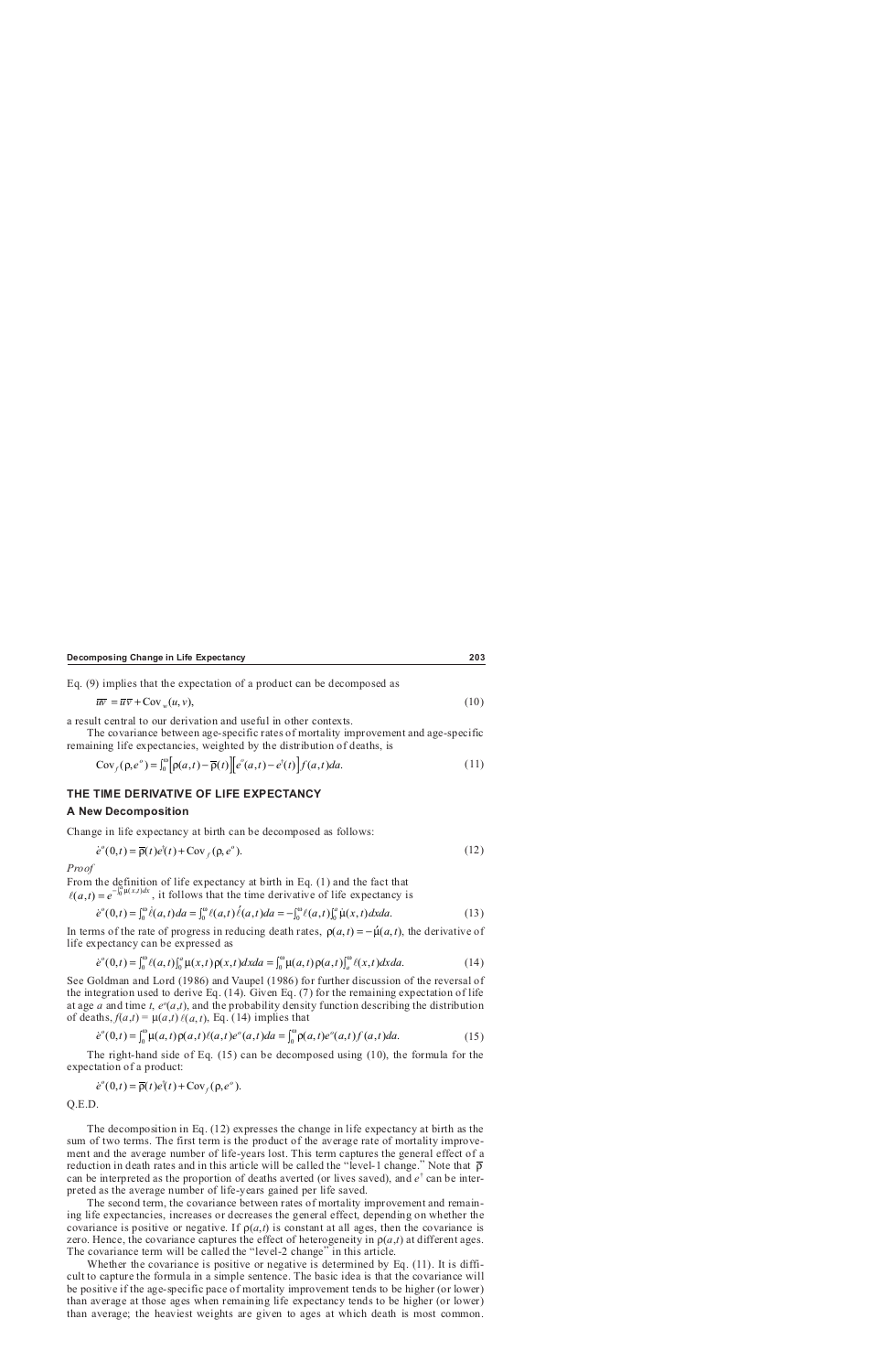|                                                                                    |        | Change Around January 1, 1903, 1953 and 1998, in Sweden |        |
|------------------------------------------------------------------------------------|--------|---------------------------------------------------------|--------|
| t                                                                                  | 1903   | 1953                                                    | 1998   |
| $e^{\theta}(0,t)$                                                                  | 53.383 | 71.858                                                  | 79.262 |
| $e^{0}(0,t-2.5)$                                                                   | 52.239 | 71.130                                                  | 78.784 |
| $e^{0}(0,t+2.5)$                                                                   | 54.527 | 72.586                                                  | 79.740 |
| $\dot{e}^{\theta}(0,t)$                                                            | 0.458  | 0.291                                                   | 0.191  |
| $\overline{\rho}$ (%)                                                              | 1.852  | 2.083                                                   | 1.587  |
| $e^{\dagger}$                                                                      | 22.362 | 11.988                                                  | 10.053 |
| $\overline{\rho}e^{\dagger}$                                                       | 0.414  | 0.249                                                   | 0.159  |
| $Cov_f(\rho, e^{\rho})$                                                            | 0.044  | 0.042                                                   | 0.032  |
| $\dot{e}^{\circ}(0) = \overline{\rho} e^{\dagger} + \text{Cov}_f(\rho, e^{\circ})$ | 0.458  | 0.291                                                   | 0.191  |

Table 1. Life Expectancy at Birth,  $e^o(0,t)$ , and the Decomposition of its Annual

*Sources:* Authors' calculations described in Appendix B. Life table data are derived from the Human Mortality Database (2002). The data used pertain to single years of age. Life table values for the years 1900 and 1905, 1950 and 1955, and 1995 and 2000, were used to obtain results for the midpoints around January 1, 1903, 1953, and 1998, respectively.

Remaining life expectancy generally declines with age. At some age  $a^*$ ,  $e^o(a^*$ ,  $t$ ) =  $e^{\dagger}(t)$ . The covariance will be positive if before age  $a^*$  the age-specific pace of mortality improvement tends to be higher than average and if after age *a*\* the age-specific pace of mortality improvement tends to be lower than average. Ages are weighted according to the distribution of deaths.

We do not consider the effects of measurement error. We assume that the data are highly reliable. This is certainly the case for the Swedish and Japanese data used in the illustrative applications. Measurement errors, however, may distort the covariance term by creating heterogeneity in the age-specific rates of mortality improvement. Because  $\bar{\rho}$ ,  $e^{\dagger}(t)$ , and  $e^{\circ}(a,t)$  are averages, they will be less affected than  $\rho(a,t)$  by random error, but they could be distorted by systematic biases. A decomposition without the covariance term is provided in Appendix A.

Eq. (12) is analogous to the decomposition we presented in a previously published article (Vaupel and Canudas Romo 2002). That formula separates the change in an average into a level-1 term involving the average of age-specific changes and a level-2 covariance term that captures the effect of heterogeneity in age-specific or subpopulation-specific changes.

# **An Illustration: Change in Swedish Life Expectancy**

Table 1 shows the application of Eq. (12) to the annual change in life expectancy at birth for the Swedish population in 1903, 1953 and 1998. Over the course of the twentieth century, Swedish life expectancy increased substantially. The average pace of mortality improvement,  $\bar{\rho}$ , fluctuated from about 1.9% at the turn of the century to 2.1% at midcentury and 1.6% at the end of the century. The average number of life-years lost as a result of death,  $e^{\dagger}$ , dropped from 22 years in 1903 to around 12 years in 1953 and 10 years in 1998. The product  $\overline{\rho}e^{\dagger}$  describes the increase in life expectancy owing to the general advance in survivorship. This level-1 component is positive and is the main contributor to the increase in life expectancy.

The level-2 component is the covariance between age-specific improvements in mortality and remaining life expectancies. This term is positive but relatively small.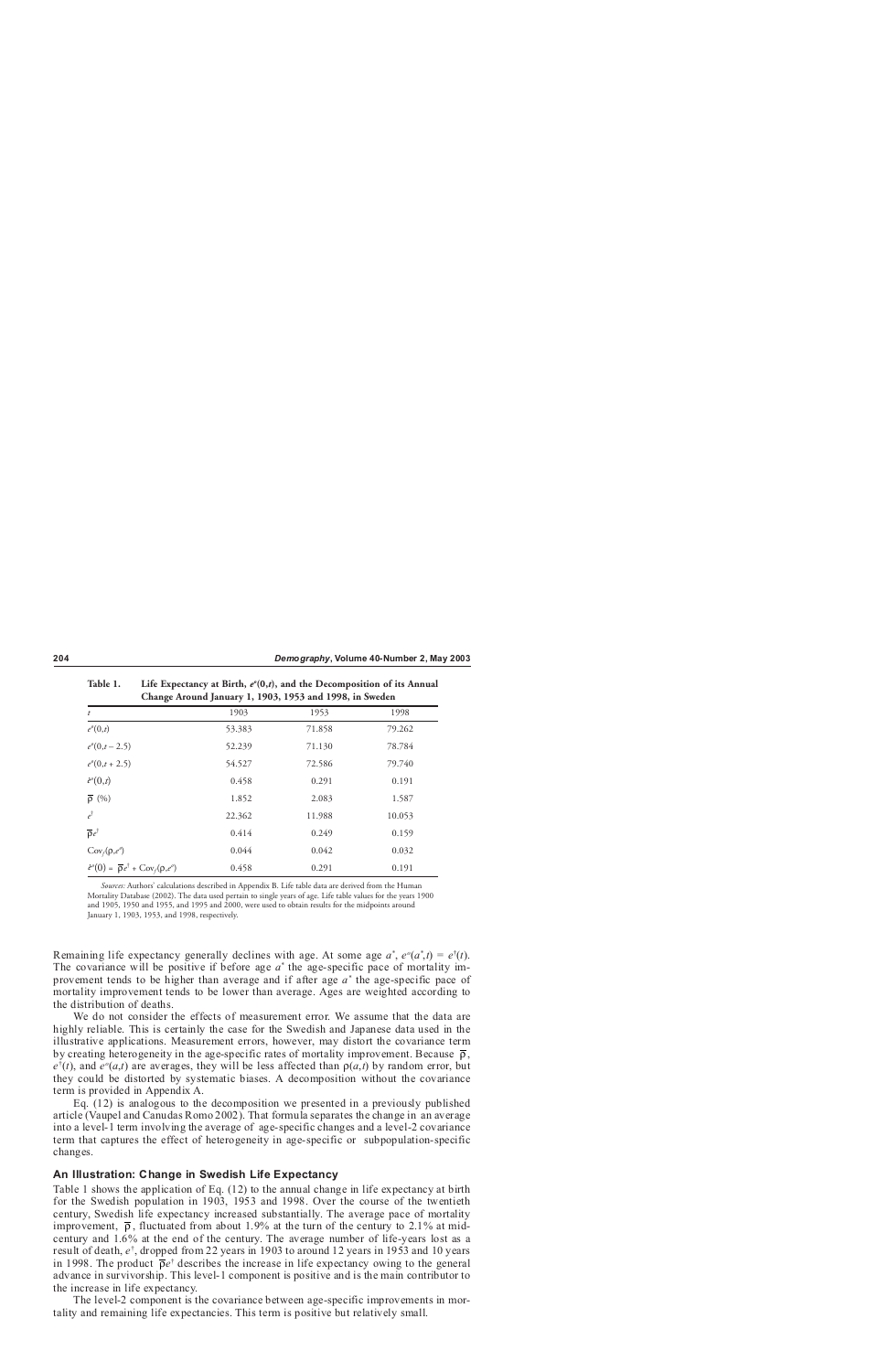# **THE ENTROPY OF THE SURVIVAL FUNCTION**

Following Keyfitz (1985), let  $H(t)$  denote the entropy of the survival function

$$
\mathcal{H}(t) = -\frac{\int_0^\omega \ell(a,t) \ln[\ell(a,t)] da}{\int_0^\omega \ell(a,t) da}.
$$
\n(16)

Goldman and Lord (1986) and Vaupel (1986) showed that this entropy can also be expressed as

$$
\mathcal{H}(t) = \frac{\int_0^{\omega} \ell(a,t) \int_0^a \mu(x,t) dxda}{\int_0^{\omega} \ell(a,t)da}
$$
\n
$$
= \frac{\int_0^{\omega} \int_0^a \ell(a,t) \mu(x,t) dxda}{\int_0^{\omega} \ell(a,t)da} = \frac{\int_0^{\omega} \int_x^{\omega} \ell(a,t) \mu(x,t) dxdx}{e^o(0,t)}
$$
\n
$$
= \frac{\int_0^{\omega} \mu(x,t) \int_x^{\omega} \ell(a,t) dadx}{e^o(0,t)} = \frac{\int_0^{\omega} \mu(x,t) \ell(x,t) e^o(x,t) dx}{e^o(0,t)}.
$$
\n(17)

Given Eq. (8) for *e*† , it follows that

$$
e^{\dagger}(t) = \mathcal{H}(t)e^{o}(0,t).
$$
 (18)

If  $ρ(a,t)$  is constant over age,  $ρ(a,t) = ρ(t)$  for all *a*, then Eq. (12) reduces to

$$
\dot{e}^o(0,t) = \rho(t)e^{\dagger}(t). \tag{19}
$$

Substituting Eq. (18) yields

$$
\dot{e}^{\circ}(0,t) = \rho(t)H(t)e^{\circ}(0,t),
$$
\n(20)

or

ľ

$$
\dot{e}^{\circ}(0,t) = \frac{\dot{e}^{\circ}(0,t)}{e^{\circ}(0,t)} = \rho(t)\mathcal{H}(t),
$$
\n(21)

which was Keyfitz's (1985) main result. In Eq. (20), the change depends not only on mortality progress and entropy  $H(t)$  but also on the level of life expectancy at birth, *eo* (0,*t*).

If  $p(a,t)$  varies with age, then Eq. (18) implies that our main result, Eq. (12), can be reexpressed as

$$
\dot{e}^{\circ}(0,t) = \overline{\rho}(t)H(t)e^{\circ}(0,t) + \text{Cov}_f(\rho, e^{\circ}).
$$
\n(22)

Alternatively, the relative change in life expectancy at birth can be decomposed as

$$
\acute{e}^{\circ}(0,t) = \frac{\dot{e}^{\circ}(0,t)}{e^{\circ}(0,t)} = \overline{\rho}(t)H(t) + \frac{\text{Cov}_{f}(\rho, e^{\circ})}{e^{\circ}(0,t)}.
$$
\n(23)

This result generalizes Keyfitz's result in Eq. (21).

If mortality follows a shifting Gompertz trajectory with changing level but constant rate of increase,

$$
\mu(a,t) = \mu(0,t)e^{ba},\tag{24}
$$

then as Vaupel (1986; Vaupel and Canudas Romo 2000) proved,

$$
\mathcal{H}(t)e^o(0,t) \approx \frac{1}{b} \tag{25}
$$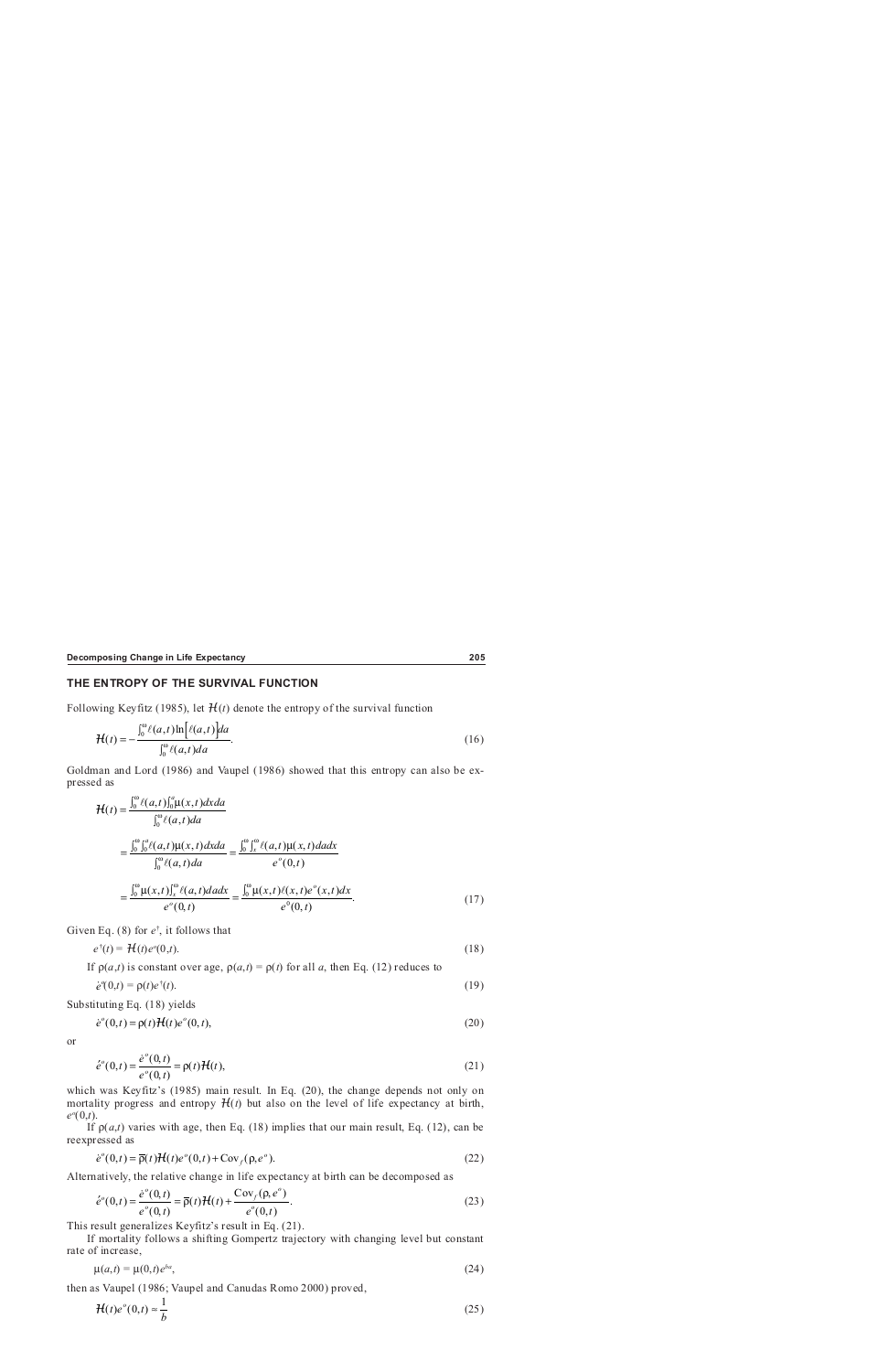and the accuracy of this approximation improves as life expectancy increases. From Eq. (18) it follows that the average life expectancy lost because of death can be approximated by

$$
e^{\dagger}(t) \approx \frac{1}{b}.
$$
 (26)

The value of *b* can be estimated from the slope of a regression line fitted to the logarithm of age-specific death rates from ages 30–95, the span of life when mortality approximately follows a Gompertz trajectory. For Sweden in 1900, 1950, and 2000, the values of  $1/b$  were around 13.803, 10.480, and 10.127, respectively. For the same years, the average number of life-years lost as a result of death after age 30,  $e_{30}^{\dagger}(t)$ , were 12.382, 10.012, and 10.010. (Although all the formulas presented here are for life expectancy at birth, they can also be used at any other age, by using a life table starting at that age.)

# **AGE DECOMPOSITION**

Eq. (15) can be decomposed by age category as follows:

$$
\dot{e}^{\circ}(0,t) = \int_{0}^{\infty} \rho(a,t)e^{\circ}(a,t)f(a,t)da
$$
  
\n
$$
= \int_{0}^{x_1} \rho(a,t)e^{\circ}(a,t)f(a,t)da + ... + \int_{x_n}^{\infty} \rho(a,t)e^{\circ}(a,t)f(a,t)da
$$
  
\n
$$
= \frac{\int_{0}^{x_1} \rho(a,t)e^{\circ}(a,t)f(a,t)da}{\int_{0}^{x_1} f(a,t)da} \int_{0}^{x_1} f(a,t)da
$$
  
\n
$$
+ ... + \frac{\int_{x_n}^{\infty} \rho(a,t)e^{\circ}(a,t)f(a,t)da}{\int_{x_n}^{\infty} f(a,t)da} \int_{x_n}^{\infty} f(a,t)da.
$$
 (27)

The averages in this formula can be decomposed using Eq. (10), the formula for the expectation of a product. For the age group  $x_i$  to  $x_{i+1}$ ,

$$
\frac{\int_{x_i}^{x_{i+1}} \rho(a,t)e^o(a,t)f(a,t)da}{\int_{x_i}^{x_{i+1}} f(a,t)da} = \left[\overline{\rho}\right]_{x_i}^{x_{i+1}} \left[e^{\dagger}\right]_{x_i}^{x_{i+1}} + \left[{\rm Cov}_f(\rho,e^o)\right]_{x_i}^{x_{i+1}},\tag{28}
$$

where  $\left[\overline{\rho}\right]_{x_i}^{x_{i+1}}$ *x i* <sup>*i*+1</sup> is average improvement in mortality in the age group  $x_i$  to  $x_{i+1}$ ,

$$
\left[\overline{\rho}\right]_{x_i}^{x_{i+1}} = \frac{\int_{x_i}^{x_{i+1}} \rho(a,t) f(a,t) da}{\int_{x_i}^{x_{i+1}} f(a,t) da},\tag{29}
$$

where the number of life-years lost as a result of death  $\left[ e^{\dagger} \right]_{x_i}^{x_i}$ *x i*  $e^{\dagger}$  in the age group  $x_i$  to  $x_{i+1}$  is defined as

$$
\left[e^{\dagger}\right]_{x_i}^{x_{i+1}} = \frac{\int_{x_i}^{x_{i+1}} e^o(a,t) f(a,t) da}{\int_{x_i}^{x_{i+1}} f(a,t) da},\tag{30}
$$

and where the component of the covariance in the age group  $x_i$  to  $x_{i+1}$  is defined as

$$
\[Cov_f(\rho, e^o)\]_{x_i}^{x_{i+1}} = \frac{\int_{x_i}^{x_{i+1}} [\rho(a, t) - \overline{\rho}(t)][e^o(a, t) - e^{\dagger}(t)] f(a, t) da}{\int_{x_i}^{x_{i+1}} f(a, t) da},\tag{31}
$$

where  $\bar{\rho}(t)$  and  $e^{\dagger}(t)$  are as defined in Eqs. (29) and (30).

If the age category is narrow enough, then  $p(a,t)$  and  $e^{\circ}(a,t)$  will not vary much within the age category. This implies that the covariance terms will be close to zero. Hence we have the approximation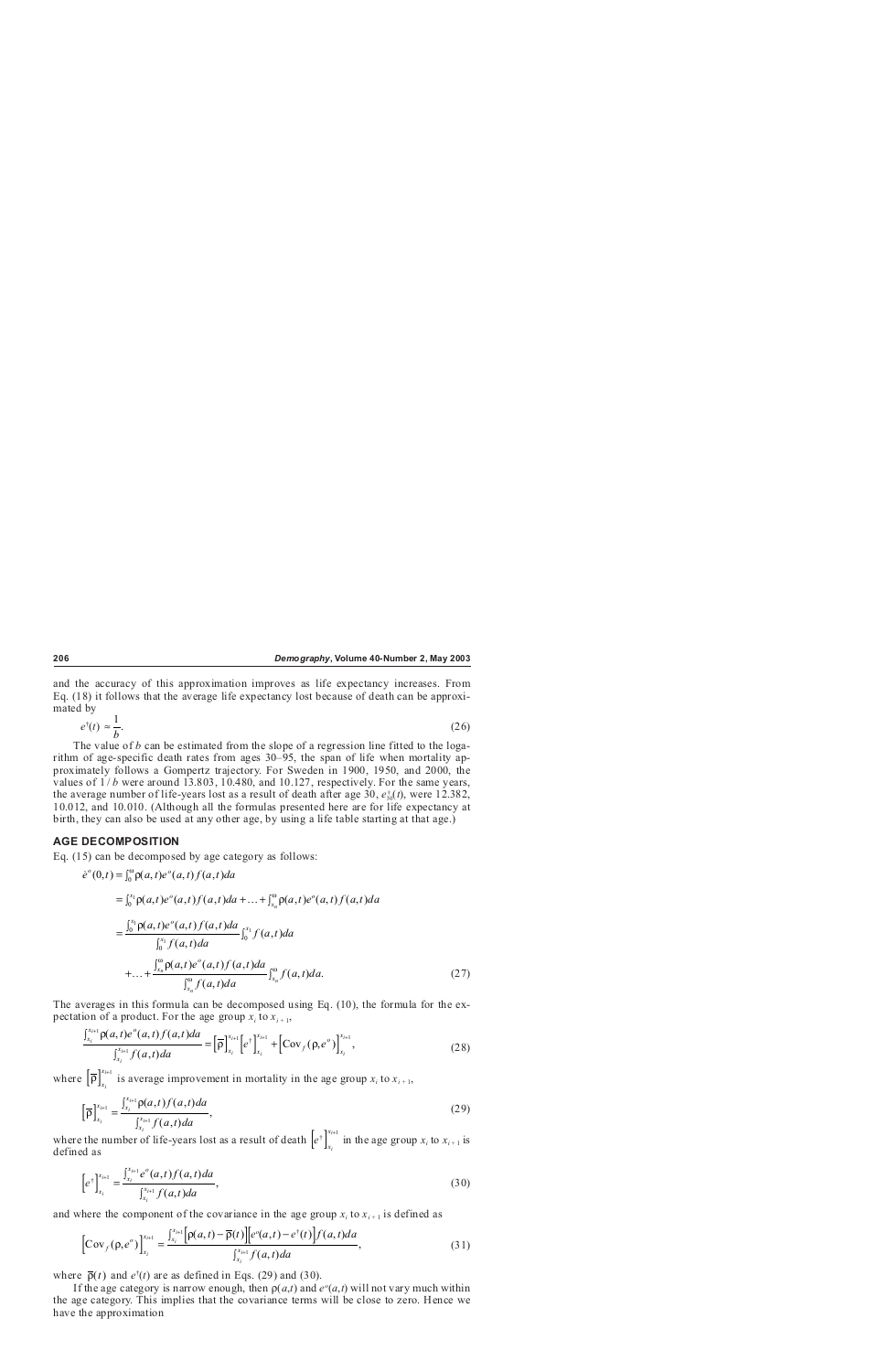



*e t <sup>o</sup> <sup>x</sup> xn* <sup>⋅</sup> <sup>≈</sup> [ ] + +[ ] (,) <sup>0</sup> <sup>0</sup> 1 <sup>K</sup> <sup>ω</sup> <sup>=</sup> [ ] ρ ρ [ ] [ ] + +[ ] [ ] [ ] <sup>ω</sup> <sup>ω</sup> <sup>ω</sup> 0 0 0 <sup>1</sup> <sup>1</sup> <sup>1</sup> *x x x <sup>x</sup> <sup>x</sup> <sup>x</sup> F F <sup>n</sup> <sup>n</sup> <sup>n</sup>* K , (32) *e*† *e*†  *e* ⋅ *<sup>o</sup> e* ⋅ *o*

where  $[F]_x^x$  $\left[ F \right]_{r}^{x_{i+1}}$ denotes the proportion of deaths in the age group  $x_i$  to  $x_i + 1$ :

$$
\left[F\right]_{x_i}^{x_{i+1}} = \int_{x_i}^{x_{i+1}} f(a,t)da.
$$
\n(33)

For single years of age this approximation is quite accurate. It can be written as

$$
\dot{e}^{\circ}(0,t) \approx \left[\dot{e}^{\circ}\right]_{0} + \left[\dot{e}^{\circ}\right]_{1} + \dots + \left[\dot{e}^{\circ}\right]_{\omega-1}
$$
  
=  $\rho(0.5, t)e^{\circ}(0.5, t)f(0.5, t) + \rho(1.5, t)e^{\circ}(1.5, t)f(1.5, t)$   
+ $\dots + \rho(\omega - 0.5, t)e^{\circ}(\omega - 0.5, t)f(\omega - 0.5, t),$  (34)

with the understanding that  $p(x + 0.5,t)$  is the rate of progress in reducing mortality,  $e^{o}(x + 0.5,t)$  is the remaining life expectancy, and  $f(x + 0.5,t)$  is the proportion of deaths, between exact age *x* and  $x + 1$ .

The three age-specific components of Eq. (34) are shown in Figures 1, 2, and 3 for Sweden in 1903, 1953, and 1998. Figure 4 shows the value of the resulting agespecific components of the change in life expectancy, the  $\left[e^{\phi}\right]_x$  terms. Because the value of this component was so large at ages 0, 1, and 2 in 1903, Figure 4 is restricted to later ages. In 1903, fully 55% of the change in life expectancy was due to mortality change at ages 0–2.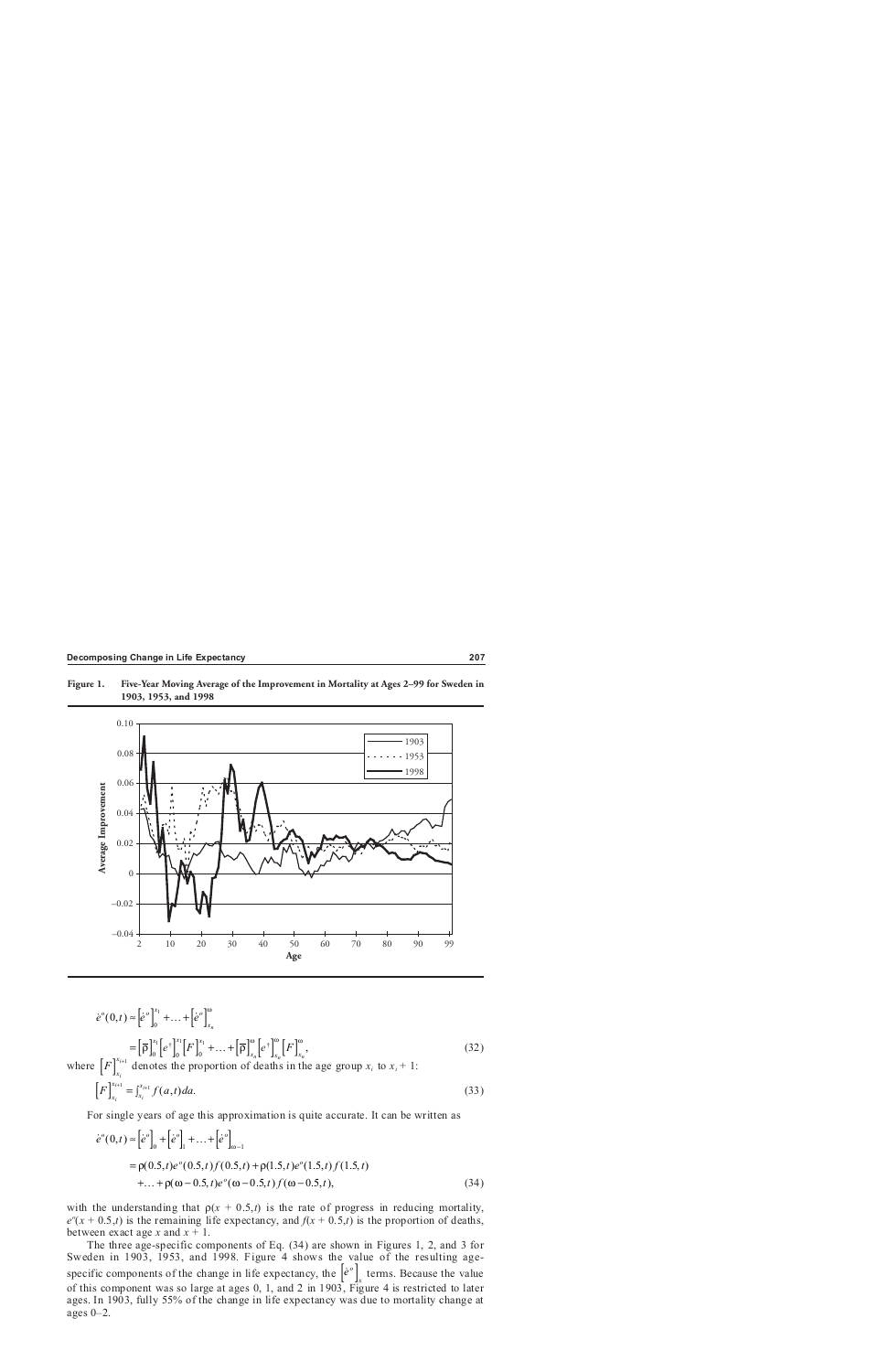

**Figure 2. Remaining Life Expectancy at Ages 0–99 for Sweden in 1903, 1953, and 1998**

**Figure 3. Distribution of Deaths at Ages 0–99 for Sweden in 1903, 1953, and 1998**

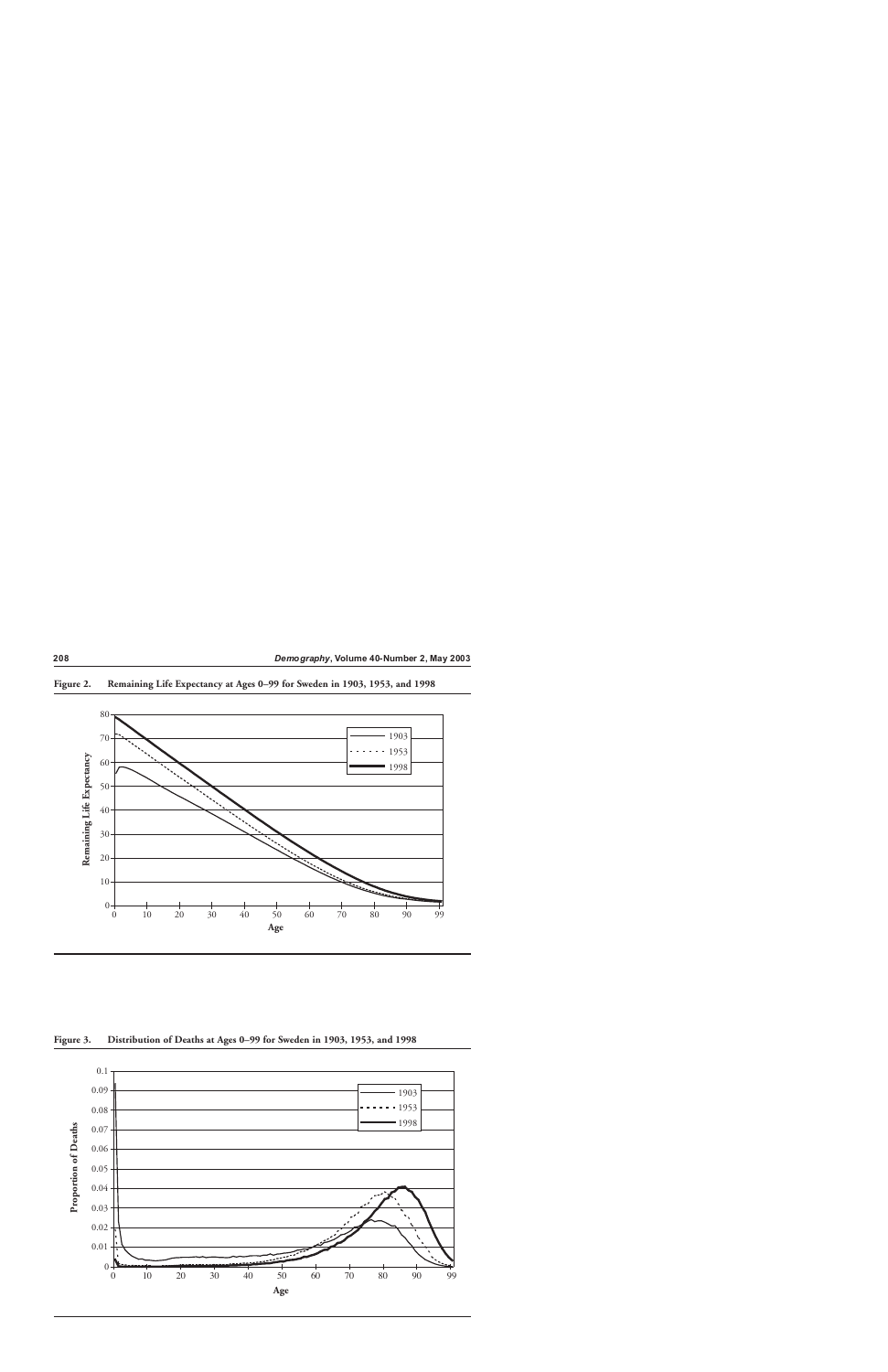



# **DECOMPOSING LIFE EXPECTANCY BY CAUSE OF DEATH A Decomposition Formula**

Let  $\mu_i(a,t)$  be the force of mortality from cause of death *i* at age *a* and time *t*. The chance of surviving cause *i* (i.e., not dying from cause *i*) is then  $\ell_i(a,t) = e^{-\int_0^a \mu_i(x,t)dx}$ . For competing, independent causes of death  $\ell(a,t) = \ell_1(a,t) \dots \ell_n(a,t)$ . Hence,

$$
e^{o}(0,t) = \int_0^{\omega} \ell(a,t)da = \int_0^{\omega} \ell_1(a,t) \dots \ell_n(a,t)da,
$$
\n(35)

and

$$
\dot{e}^{\circ}(0,t) = \int_0^{\omega} \dot{\ell}_1(a,t) \dots \ell_n(a,t) da + \dots + \int_0^{\omega} \ell_1(a,t) \dots \dot{\ell}_n(a,t) da \n= \int_0^{\omega} \dot{\ell}_1(a,t) \ell_1(a,t) \dots \ell_n(a,t) da + \dots + \int_0^{\omega} \dot{\ell}_n(a,t) \ell_1(a,t) \dots \ell_n(a,t) da \n= \int_0^{\omega} \dot{\ell}_1(a,t) \ell(a,t) da + \dots + \int_0^{\omega} \dot{\ell}_n(a,t) \ell(a,t) da.
$$
\n(36)

Each of the terms in Eq. (36) can be reexpressed using the same logic as explained in the proof of Eq. (12):

$$
\int_0^{\omega} \ell(a,t) \dot{\ell}_i(a,t) da = -\int_0^{\omega} \ell(a,t) \int_0^a \dot{\mu}_i(x,t) dxda
$$
  
=  $-\int_0^{\omega} \dot{\mu}_i(a,t) \int_a^{\omega} \ell(x,t) dxda = -\int_0^{\omega} \dot{\mu}_i(a,t) \ell(a,t) e^o(a,t) da.$  (37)

Thus

$$
\dot{e}^{\circ}(0,t) = -\sum_{i=1}^{n} \int_{0}^{\omega} \dot{\mu}_{i}(a,t) \ell(a,t) e^{\circ}(a,t) da.
$$
\n(38)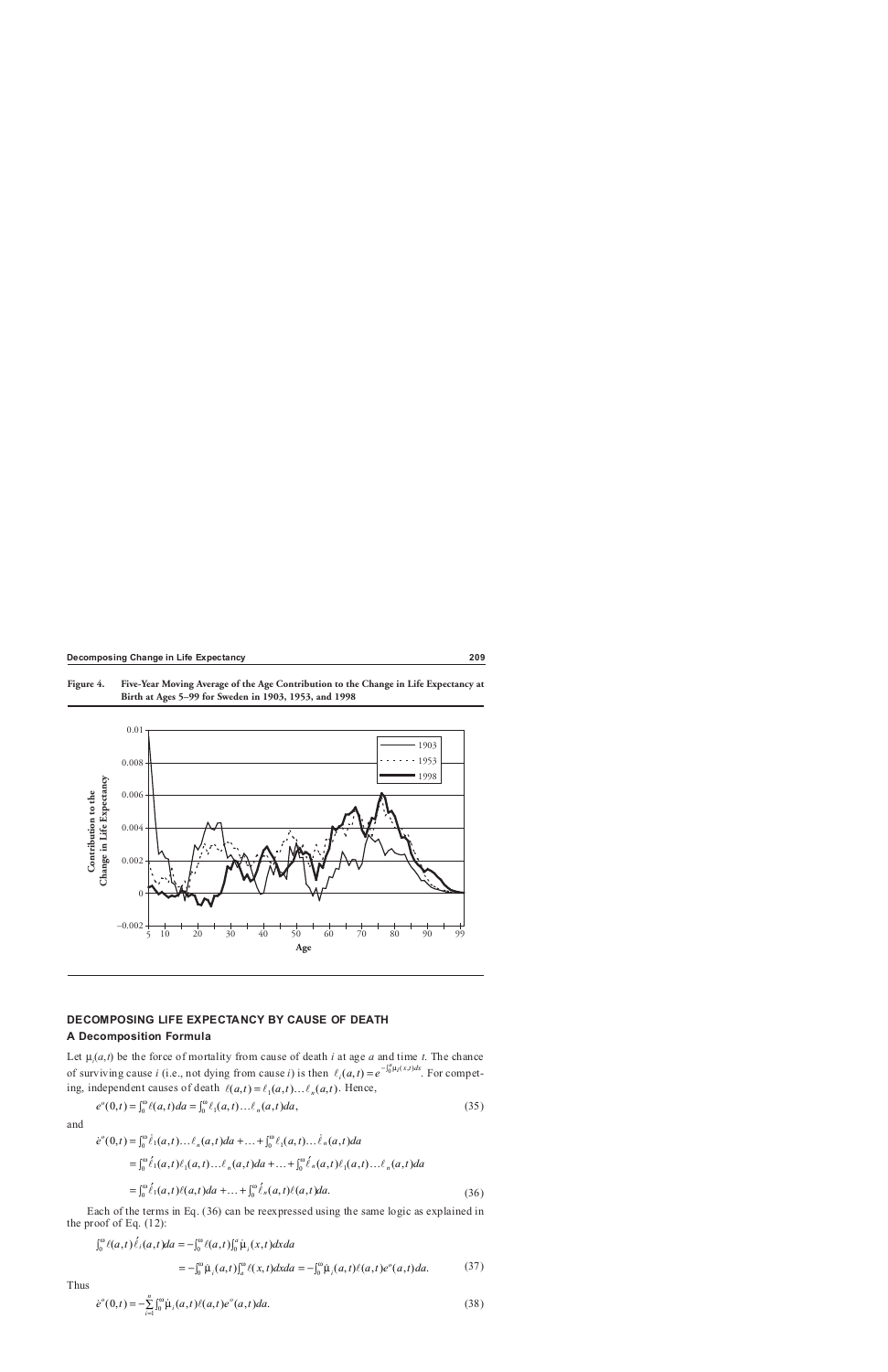This formula is the continuous version of the discrete-difference formula presented by Pollard (1982, 1988). The change in expectation of life of a population between time 1 and 2 in Pollard's formulation is:

$$
e^{\circ}(0,2) - e^{\circ}(0,1) = \sum_{i=1}^{n} \int_{0}^{\infty} \left[ \mu_{i}(a,1) - \mu_{i}(a,2) \right] \frac{\ell(a,2)e^{\circ}(a,1) + \ell(a,1)e^{\circ}(a,2)}{2} da. \tag{39}
$$

Let  $\rho_i(a,t)$  denote the pace of reduction of mortality from cause *i*,  $\rho_i(a,t) = -\mu_i(a,t)$ . The proportion of deaths from cause *i* at age *a* and time *t* is  $f_i(a,t) = \mu_i(a,t)\ell(a,t)$ . It then follows from Eq. (38) that

$$
\dot{e}^o(0,t) = \sum_{i=1}^n \int_0^{\omega} \rho_i(a,t) e^o(a,t) f_i(a,t) da.
$$
\n(40)

Note how concise and elegant Eq. (40) is compared with Eq. (39).

Applying the decomposition in Eq. (10) yields

$$
\dot{e}^{\circ}(0,t) = \sum_{i=1}^{n} \left[ \overline{\rho}_i(t) e_i^{\dagger}(t) + \text{Cov}_{f_i}(\rho_i, e^{\circ}) \right] F_i(t), \tag{41}
$$

where

$$
F_i(t) = \int_0^\omega f_i(a, t) da,\tag{42}
$$

 $\overline{\rho}_i(t)$  is the average pace of reduction of mortality from cause *i*,

$$
\overline{\rho}_i(t) = \frac{\int_0^\omega \rho_i(a,t) f_i(a,t) da}{\int_0^\omega f_i(a,t) da},\tag{43}
$$

*ei* † (*t*) is the average number of life-years lost as a result of cause of death *i*,

$$
e_i^{\dagger}(t) = \frac{\int_0^{\infty} e^{\circ}(a,t) f_i(a,t) da}{\int_0^{\infty} f_i(a,t) da},
$$
\n(44)

and the covariance is between the rate of improvement in mortality from cause of death *i* and the remaining life expectancy at various ages,

$$
Cov_{f_i}(\rho_i, e^{\circ}) = \frac{\int_0^{\infty} [\rho_i(a, t) - \overline{\rho}_i(t)][e^{\circ}(a, t) - e_i^*(t)] f_i(a, t) da}{\int_0^{\infty} f_i(a, t) da}.
$$
\n(45)

The averages in Eqs.  $(6)$ ,  $(8)$ , and  $(11)$  differ from those in Eqs.  $(43)$  to  $(45)$ , because in the latter equations the denominators do not add to 1; that is,  $F_i(t) = \int_0^{\omega} f_i(a, t) da \neq 1$ .

#### **An Illustration: Change in Japanese Life Expectancy**

The life table distribution of deaths in Japan owing to different causes of death in 1980 and 1990 is shown in Table 2. This is a distribution of causes of death for a life table population in which the proportion of people at each age is determined by life table probabilities of survival.

Table 3 and Figure 5 present the results of applying the decomposition formula in Eq. (41) to the data from Japan. Over the decade 1980–1990, Japanese life expectancy **rose from 75.91 to 78.80 years, with an estimated annual increase of** *e***<sup>***o***</sup>(0,1985) = 0.288.** Three-fifths of this increase in life expectancy at birth can be attributed to a reduction in mortality from cerebrovascular disease and heart disease. This is indicated in Table 3, where  $\dot{e}_i^o(0)$  for heart disease is 0.044 and  $\dot{e}_i^o(0)$  for cerebrovascular disease is 0.129. The sum, 0.173, accounts for 60% of the total change,  $\dot{e}_i^0(0)$ , of 0.288.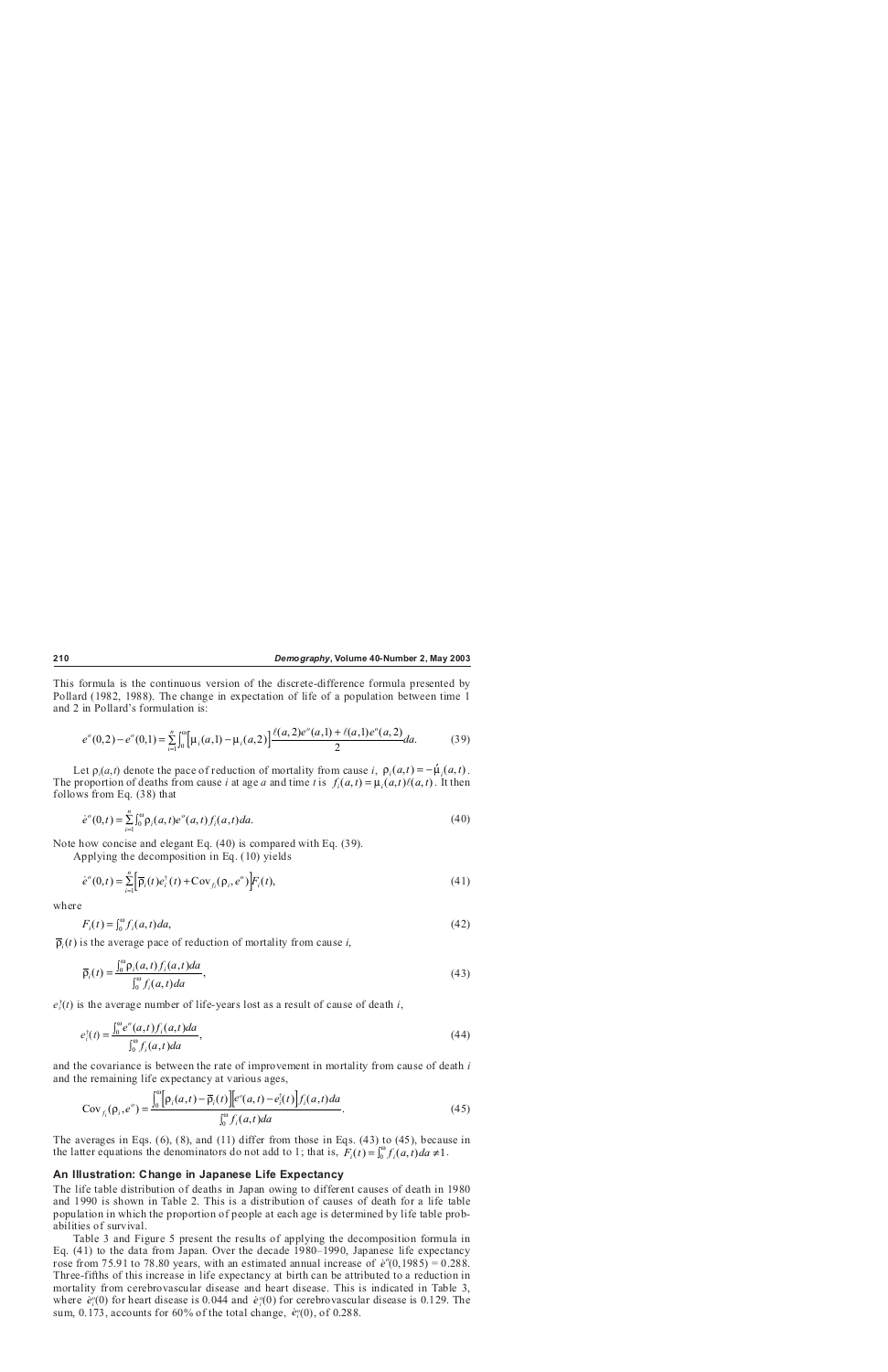| $\mu$ 1/00 and 1/70                  |               |               |
|--------------------------------------|---------------|---------------|
| Causes of Death                      | 1980<br>(9/0) | 1990<br>(9/0) |
| Heart Disease                        | 21.4          | 23.7          |
| Malignant Neoplasm                   | 18.5          | 21.6          |
| Cerebrovascular Disease              | 24.3          | 16.1          |
| Infectious Diseases                  | 8.6           | 12.8          |
| Violent Deaths                       | 4.6           | 4.5           |
| Stomach, Liver, and Kidney Disorders | 4.3           | 4.3           |
| Senility Without Psychosis           | 7.4           | 5.0           |
| Other Causes                         | 10.9          | 12.0          |
| All Causes of Death                  | 100.0         | 100.0         |

| Table 2. | Life Table Distribution of Causes of Death for Japan |
|----------|------------------------------------------------------|
|          | in 1980 and 1990                                     |

*Source:* Authors' calculations described in Appendix B, based on the Berkeley Mortality Database (2001).

*Notes:* The underlying data pertain to five-years age groups. Heart disease includes hypertensive disease. Other causes of death are those denoted in the Berkeley Mortality Database (2001) as other causes, plus congenital malformations and diabetes mellitus. Infectious diseases include pneumonia and bronchitis.

On average, death rates from malignant neoplasms and infectious diseases increased, yielding negative values of  $\bar{p}_i$  and negative level-1 changes. Conversely, the level-2 changes for these causes of death had positive values because improvements were made at younger ages with high remaining life expectancy. As a result of the balance between level-1 and level-2 change, the final column of Table 3 shows only positive contributions for all the causes of death.

**Table 3. Cause-of-Death Decomposition for the Annual Change Over Time in Life Expectancy for Japan Around January 1, 1985**

| Causes of Death                         | $\overline{\rho}$ , $(\%)$ | $e_i^{\dagger}$ | $\overline{\rho}_i e_i^{\dagger}$ | $Cov_{f_i}(\rho_i,e^{\rho})$ | $F_i(96)$ | $\dot{e}^{\rho}(0)$ |
|-----------------------------------------|----------------------------|-----------------|-----------------------------------|------------------------------|-----------|---------------------|
| Heart Disease                           | 2.058                      | 8.333           | 0.172                             | 0.022                        | 22.543    | 0.044               |
| Malignant Neoplasm                      | $-0.098$                   | 13.276          | $-0.013$                          | 0.088                        | 20.042    | 0.015               |
| Cerebrovascular Disease                 | 6.979                      | 8.594           | 0.600                             | 0.038                        | 20.226    | 0.129               |
| Infectious Diseases                     | $-0.703$                   | 7.942           | $-0.056$                          | 0.104                        | 10.718    | 0.005               |
| Violent Deaths                          | 1.608                      | 23.384          | 0.376                             | 0.058                        | 4.516     | 0.020               |
| Stomach, Liver, and<br>Kidney Disorders | 2.168                      | 11.548          | 0.250                             | 0.094                        | 4.294     | 0.015               |
| Senility Without Psychosis              | 9.379                      | 4.294           | 0.403                             | 0.040                        | 6.200     | 0.027               |
| Other Causes                            | 1.432                      | 13.792          | 0.197                             | 0.137                        | 11.461    | 0.038               |
| All Causes of Death                     | 2.675                      | 10.527          | 0.282                             | 0.007                        | 100.000   | 0.288               |

*Source:* Authors' calculations described in Appendix B, based on the Berkeley Mortality Database (2001).

*Notes:* The underlying data pertain to five-years age groups. The values of  $\bar{\rho}_i$ ,  $e_i^{\dagger}$ ,  $\bar{\rho}_i e_i^{\dagger}$ , and  $Cov_f(\rho_i, e^{\rho})$  for all causes of  $\alpha$  for all causes the complicated functions and not simple sums of the corresponding cause-specific values. The value of  $\dot{e}^o(0)$  for all causes causes of death is slightly different than the sum of the values of  $\dot{e}^{\rho}_i$  because of approximation errors.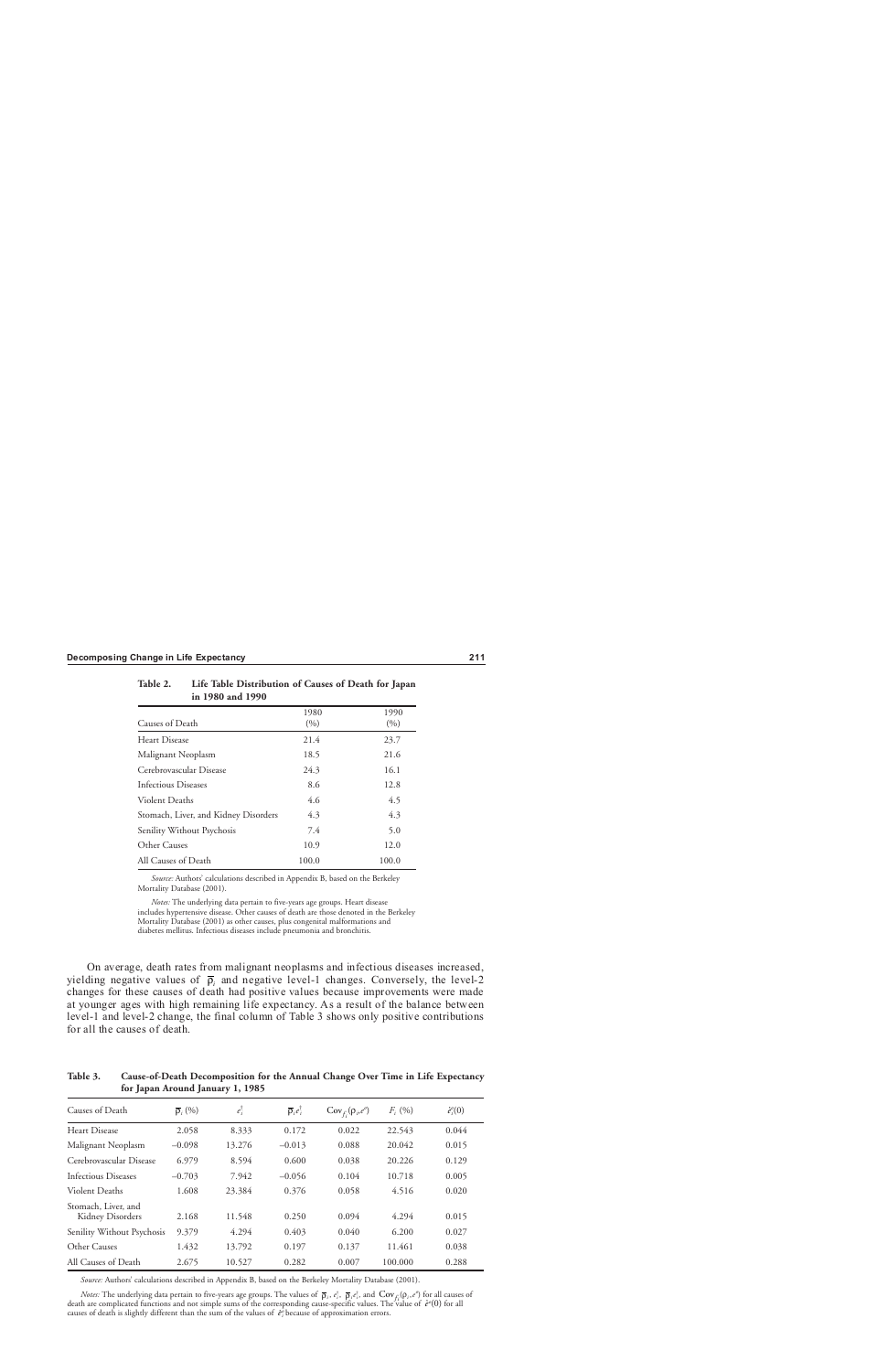



*Note:* HD = heart disease; MN = malignant neoplasm; CD = cerebrovascular disease; ID = infectious diseases; VD = violent deaths; SLKD = stomach, liver, and kidney disorders; SP = senility without psychosis; and OC = other causes.

# **CAUSE-SPECIFIC ENTROPY**

Keyfitz (1977) derived a formula to study the effects that health improvements have on the change of life expectancy over time

$$
\acute{e}^o(t) = \sum_{i=1}^n \rho_i(t) \mathcal{H}_i(t),\tag{46}
$$

where  $\rho_i(t)$  represents the pace of the improvement, which is assumed to be the same at all ages, at time *t* for the *i*th cause of death, and *H<sup>i</sup>* (*t*) is the entropy of the *i*th cause of death,

$$
\mathcal{H}_i(t) = -\frac{\int_0^\omega \ell(a,t) \ln \left[ \ell_i(a,t) \right] da}{\int_0^\omega \ell(a,t) da}.
$$
\n(47)

Keyfitz's describes this entropy as "a measure of the length of time from the nondeath from the ith cause up to the time when the person dies from the next thing that will hit him" (1977:414). To understand Keyfitz's remark, consider Eq. (18), which indicates that the number of life-years gained when a death is averted is given by the product of life expectancy at birth and the entropy of the survival function. Similarly, the number of life-years gained when a death from cause *i* is averted is given by the product of life expectancy at birth and the cause-specific entropy, adjusted by the proportion of deaths from cause *i*:

$$
e_i^{\dagger}(t) = \frac{\mathcal{H}_i(t)e^{\circ}(0,t)}{F_i(t)}.
$$
\n(48)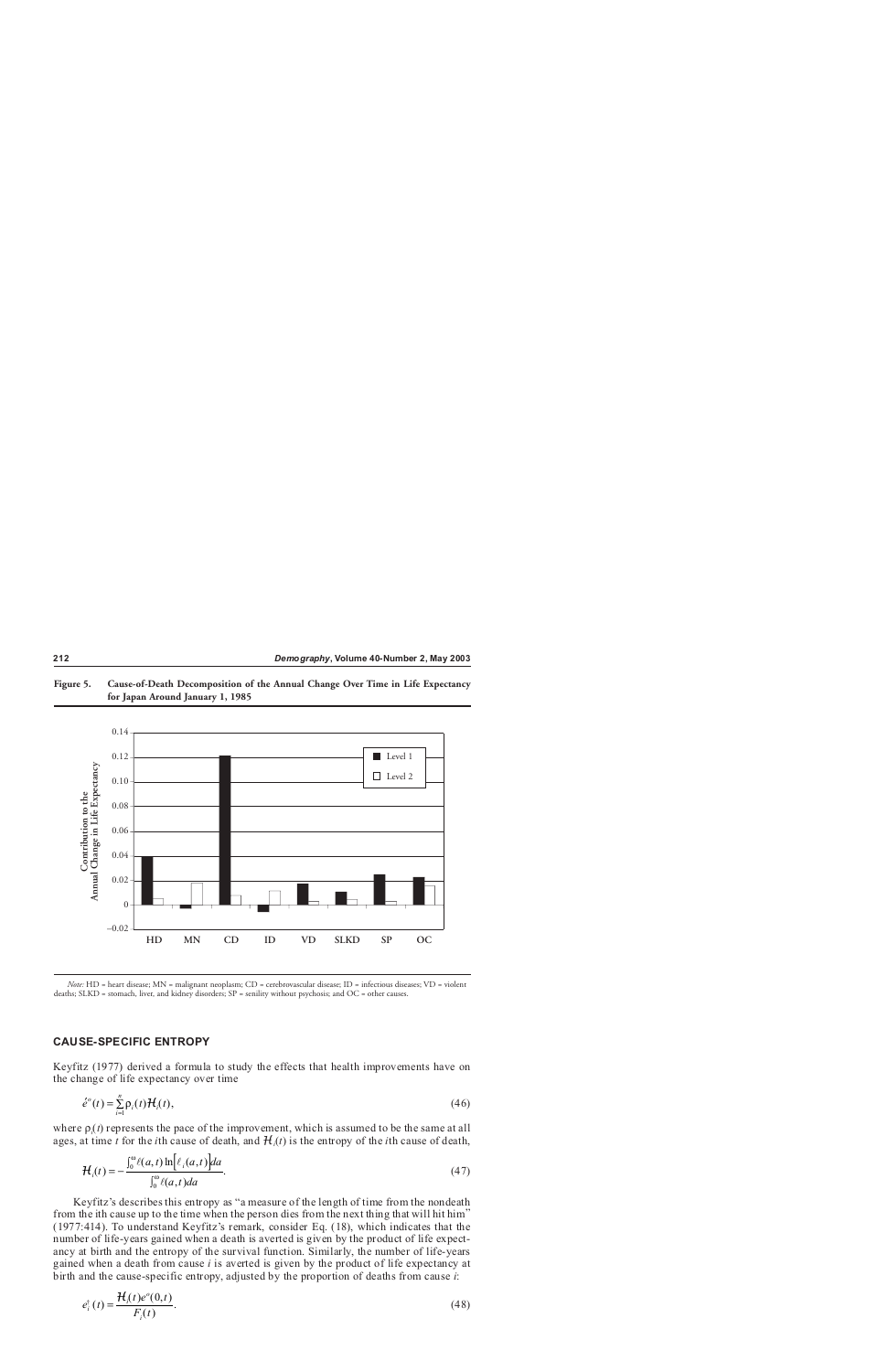This result can be derived from Eqs. (44) and (47) using the same strategy, with reversal of the order of integration, used to derive Eq. (18).

Substituting Eq. (48) in Eq. (41), and dividing by the life expectancy yields

$$
\acute{e}^o(t) = \sum_{i=1}^n \left( \overline{\rho}_i(t) \mathcal{H}_i(t) + \frac{\text{Cov}_{f_i}(\rho_i, e^o) F_i(t)}{e^o(0, t)} \right),\tag{49}
$$

which generalizes Keyfitz's Eq. (46) to the case in which rates of reduction in causespecific mortality can vary from age to age.

#### **DISCUSSION**

Over the past two decades, decomposition of change in life expectancy has been a mainstay of demographic analysis. Almost all the many applications have concerned discrete changes in life expectancy, with Arriaga's formulation being particularly popular. Keyfitz's research on time derivatives of life expectancy has been of theoretical interest largely because of the restrictive, unrealistic assumption that the pace of mortality change is constant at all ages.

Time and age are continuous and calculus is elegant, but data are discrete. In this article, we derived decomposition formulas for time derivatives of life expectancy: our formulas involved derivatives and integrals. Pollard (1982, 1988) studied discrete differences in life expectancy between two points in time, using formulas that involve integrals over age. Arriaga (1984) analyzed discrete differences in life expectancy using formulas that take sums over age. All three approaches are closely related when applied to actual data pertaining to time intervals of a few years or less. Depending on the approach, either the formulas or the estimation procedures involve approximations or inelegancies. In implementing our approach we used the approximations described in Appendix B.

Pollard (1988) explained the underlying similarity of his method to Arriaga's; his method can also be shown to be similar, in empirical applications, to ours. Hence it is no surprise that Arriaga's method for decomposing change in life expectancy by age yields the same results as the Vaupel-Canudas method for Sweden around 1998, as shown in Table 4. Similarly, decomposition of change in life expectancy by cause of death using traditional methods will generally produce essentially the same results as our new method. Why, then, should demographers consider the methods developed in this article? There are three main reasons.

First, our method permits further decomposition of age-specific and cause-specific effects into the effects—for each age category or for each cause of death—of the pace of mortality improvement, remaining life expectancy, and the frequency of deaths.

Second, our method permits decomposition of change in life expectancy into the general impact of mortality improvement at all ages (our "level-1" effect) and the additional effect of heterogeneity in the age-specific rates of improvement (our "level-2" effect). The general impact can be further decomposed into the average rate of mortality improvement multiplied by the average number of life-years saved. We conjecture that this kind of decomposition will lead to more interesting demographic insights than Arriaga's distinction between the direct and indirect effects of mortality improvements.

Third, our formulas are both elegant and exact. It is necessary to use approximations when applying them to data, but this is a minor drawback. Because the formulas are elegant, they aid understanding and permit deeper comprehension of the demographic factors that drive change in life expectancy. The formulas are thus in the spirit of Nathan Keyfitz's enduring contribution to demographic research.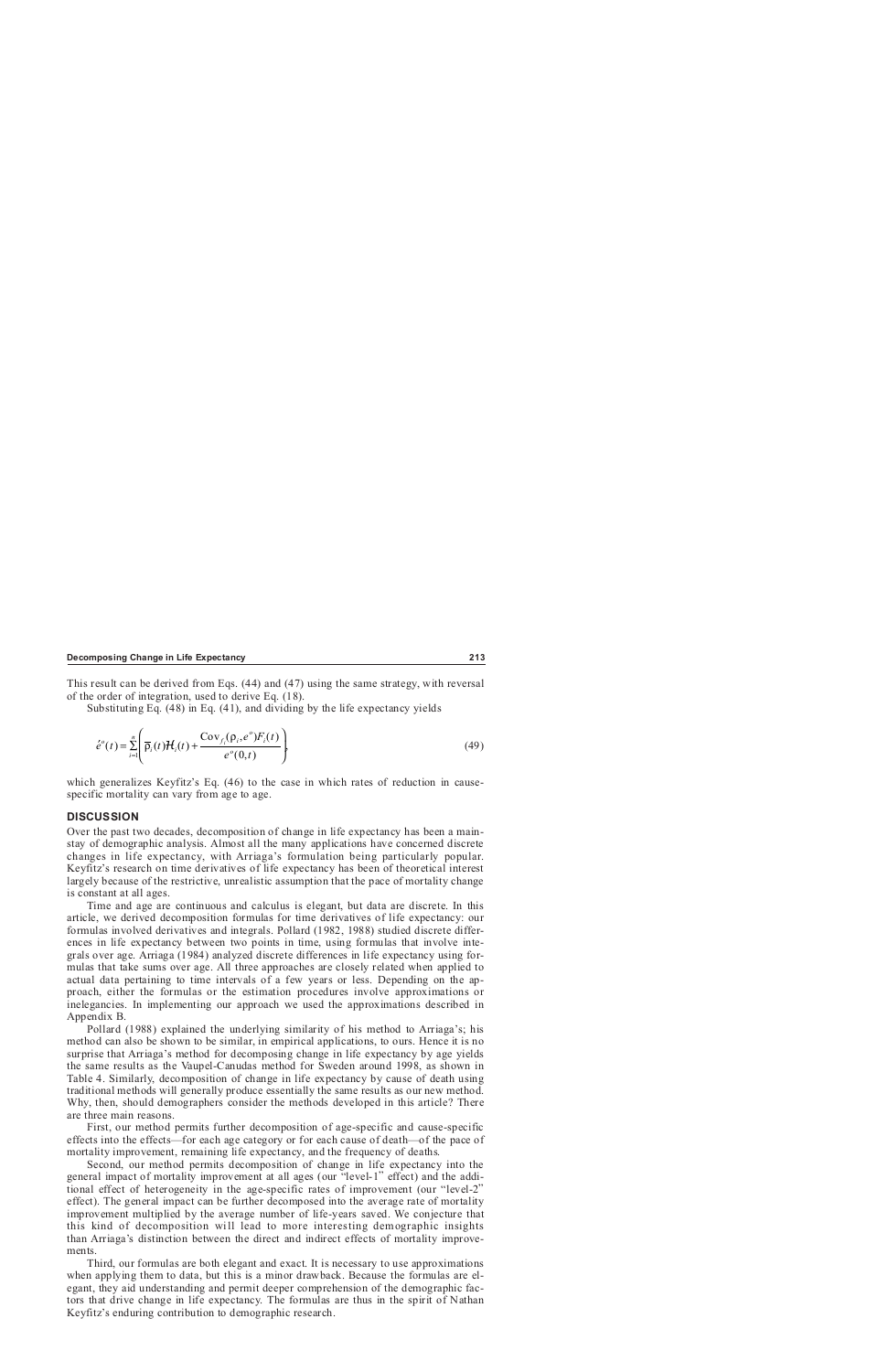|           | m Enc Expectancy Cong Armagas and vauper Canudas<br>Decompositions, for Sweden Around January 1, 1998 |                |  |
|-----------|-------------------------------------------------------------------------------------------------------|----------------|--|
| Age Group | Arriaga                                                                                               | Vaupel-Canudas |  |
| $0 - 9$   | 0.013                                                                                                 | 0.013          |  |
| $10 - 19$ | $-0.002$                                                                                              | $-0.002$       |  |
| $20 - 29$ | $-0.001$                                                                                              | $-0.001$       |  |
| $30 - 39$ | 0.014                                                                                                 | 0.014          |  |
| $40 - 49$ | 0.020                                                                                                 | 0.020          |  |
| $50 - 59$ | 0.021                                                                                                 | 0.021          |  |
| $60 - 69$ | 0.045                                                                                                 | 0.045          |  |
| $70 - 79$ | 0.050                                                                                                 | 0.050          |  |
| $80 - 89$ | 0.025                                                                                                 | 0.025          |  |
| $90+$     | 0.007                                                                                                 | 0.007          |  |
| All Ages  | 0.191                                                                                                 | 0.191          |  |

**Table 4. Age Decomposition of the Annual Change Over Time**

**in Life Expectancy Using Arriaga's and Vaupel-Canudas'**

*Source:* Authors' calculations described in Appendix B. Life table data are derived from the Human Mortality Database (2002). Life table values from the years 1995

and 2000 were used to obtain results for the first of January, 1998. The data used pertain to single years of age. The calculation of the Vaupel-Canudas estimates was based on Eq. (32), with the integrals in that formula approximated by sums, as described in Appendix B. Values were calculated for each one-year age category and then summed to obtain the 10-year and open-ended categories in the table. Similar estimates, for both the Arriaga and Vaupel–Canudas methods are obtained if data from abridged life tables, with five-year age groups, are used.

# **APPENDIX A: AN ALTERNATIVE DECOMPOSITION**

Let  $\tilde{\rho}(t)$  denote the average value of the age-specific rate of progress in reducing death rates,  $\rho(a,t)$ , weighted by the product of the remaining life expectancy  $e^o(a,t)$  and the probability density function  $f(a,t)$ ,

$$
\tilde{\rho}(t) = \frac{\int_0^{\omega} \rho(a,t)e^{\circ}(a,t)f(a,t)da}{\int_0^{\omega} e^{\circ}(a,t)f(a,t)da}.
$$
\n(50)

Note that  $\tilde{\rho}(t)$  is the loss-weighted average pace of mortality improvement. Eq. (15) implies that the change in life expectancy can be decomposed as

$$
\dot{e}^o(0,t) = \tilde{\rho}(t)e^{\dagger}(t). \tag{51}
$$

We are in the process of applying Eq.  $(51)$  to analyze the dynamics of life expectancy.

### **APPENDIX B: DISCRETE APPROXIMATIONS**

If data are available for time  $t$  and  $t + h$ , then we generally used the following approximations for the value at the midpoint  $t + h/2$ . For the relative derivative of the function  $v(a,t + h/2)$ , we used

$$
\acute{\nu}(a,t+h/2) \approx \frac{\ln\left[\frac{\nu(a,t+h)}{\nu(a,t)}\right]}{h}.\tag{52}
$$

The value of the function at the midpoint  $v(a, t + h/2)$  was estimated by

$$
v(a, t + h/2) \approx v(a, t)e^{(h/2)\acute{v}(a, t + h/2)}.
$$
\n(53)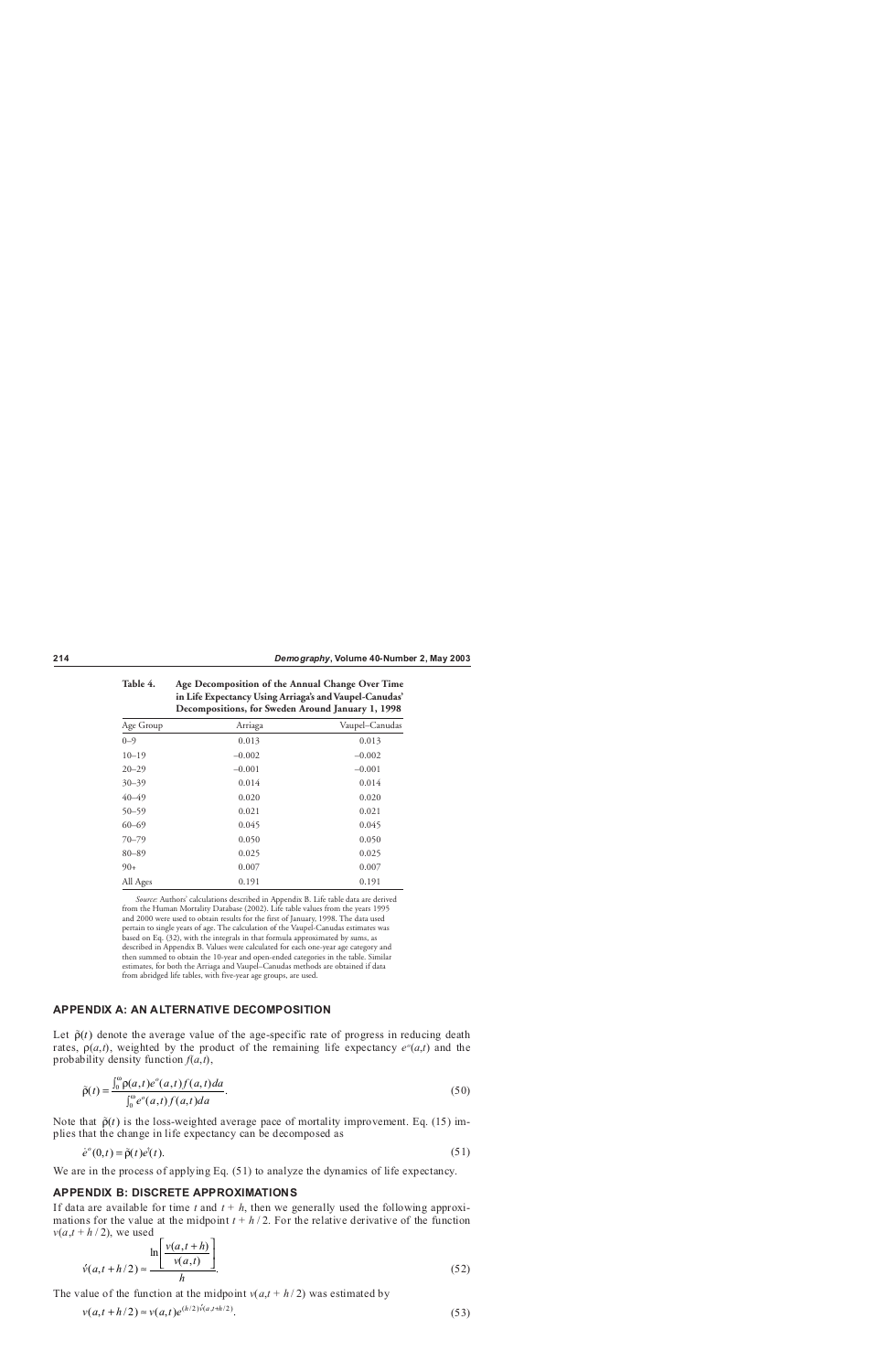Substituting the right-hand side of Eq. (52) for  $\acute{v}(a, t + h/2)$  in Eq. (53) yields the equivalent approximation

$$
v(a,t+h/2) \approx \left[v(a,t)v(a,t+h)\right]^{1/2}.\tag{54}
$$

This is a standard approximation in demography (Preston, Heuveline, and Guillot 2001). The derivative of the function  $v(a,t + h/2)$  was estimated by

$$
\dot{v}(a, t + h/2) = \dot{v}(a, t + h/2)v(a, t + h/2).
$$
\n(55)

We used Eqs.  $(52)$ ,  $(53)$ , and  $(55)$  wherever we thought that the rate of change was more or less constant over the time interval. In some cases it seemed appropriate to assume that change in the interval was linear. This was the case when we estimated the change over time in the survival function  $\ell(a,t)$  and in life expectancy  $e^o(a,t)$ . Then we used

$$
v(a, t + h/2) \approx \frac{v(a, t + h) + v(a, t)}{2}.
$$
 (56)

and

$$
\dot{v}(a,t+h/2) \approx \frac{v(a,t+h) - v(a,t)}{h}.\tag{57}
$$

The period force of mortality in an interval, for all causes of death, was calculated using a formula similar to Eq. (52). If data were available for ages *a* and  $a + k$ , we used the following approximation

$$
\mu(a+k/2,t) \approx -\frac{\ln\left[\frac{\ell(a+k,t)}{\ell(a,t)}\right]}{k}.\tag{58}
$$

In Tables 2 and 3, we estimated the force of mortality for the *i*th cause of death by multiplying the result of Eq. (58) by the proportion of deaths from cause *i*,  $D_i(a + k/2,t)$ , of the total deaths in the age group,  $D(a + k/2,t)$ ,

$$
\mu_i(a+k/2,t) \approx \mu(a+k/2,t) \left[ \frac{D_i(a+k/2,t)}{D(a+k/2,t)} \right].
$$
\n(59)

The rate of progress in reducing death rates  $\rho(a + k/2, t + h/2)$  was calculated as

$$
\rho(a+k/2,t+h/2) = -\mu(a+k/2,t+h/2) \approx -\frac{\ln\left[\frac{\mu(a+k/2,t+h)}{\mu(a+k/2,t)}\right]}{h}.
$$
\n(60)

Because the forces of mortality in Eqs. (58) and (59), and  $p(a + k/2, t + h/2)$  in Eq. (60) are at ages  $a + k/2$ , it was necessary to calculate the other functions involved in the decomposition at those ages. We calculated the survivorship function  $\ell(a,t)$  and the remaining life expectancy  $e^o(a,t)$  at age  $a + k/2$  using a formula analogous to Eq. (54). The life table distribution of deaths from cause *i* was calculated as

$$
f_i(a+k/2,t) \approx \mu_i(a+k/2,t)\ell(a+k/2,t).
$$
 (61)

For the estimation of some formulas, we substituted sums for integrals. Eq. (34) shows how we estimated the right-hand side of Eqs. (15) and (32).

#### **REFERENCES**

Andreev, E.M. 1982. "Method Komponent v Analize Prodoljitelnosty Zjizni" [The Method of Components in the Analysis of Length of Life]. *Vestnik Statistiki* 9:42–47.